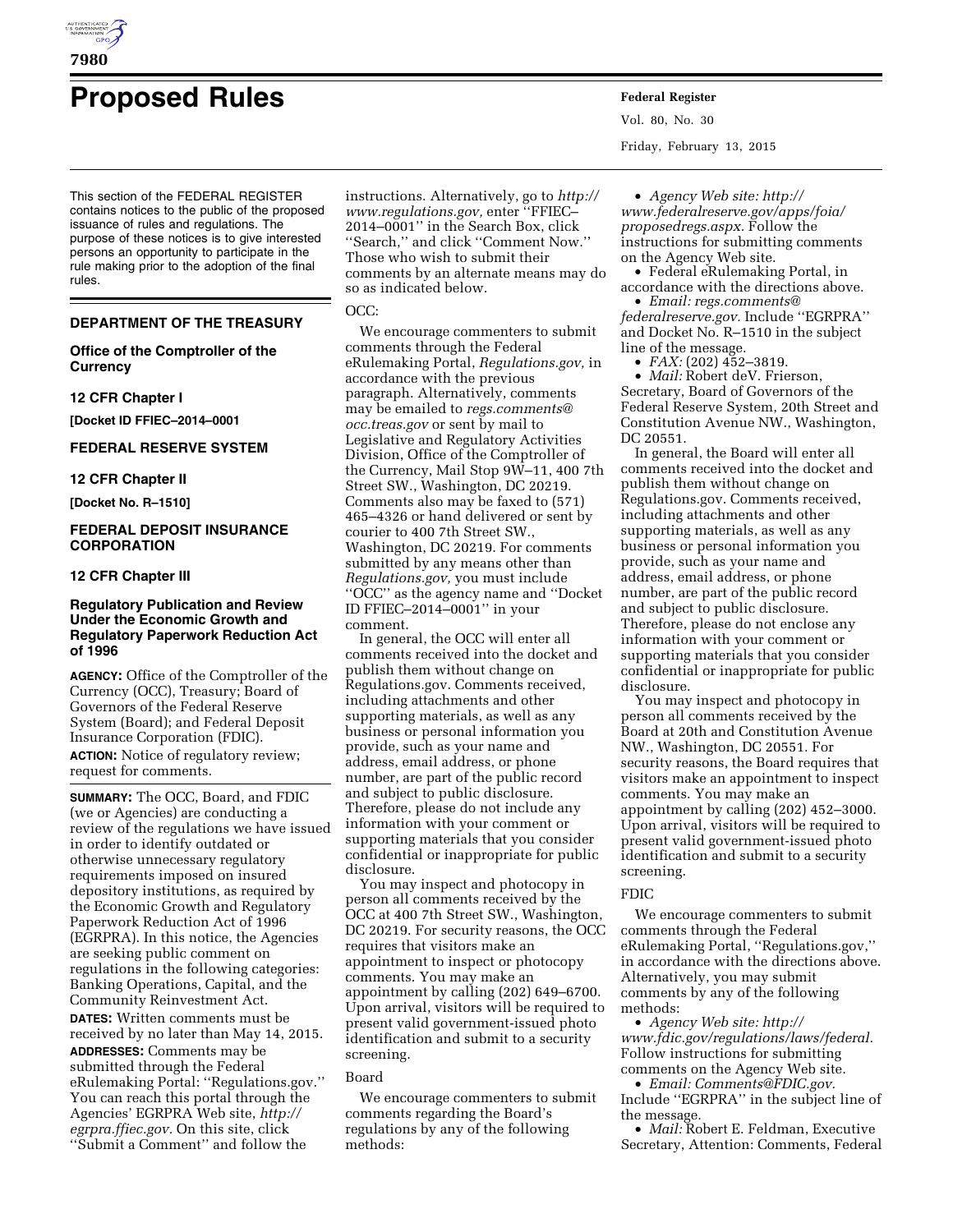Deposit Insurance Corporation, 550 17th identify outdated or otherwise Street NW., Washington, DC 20429.

• *Hand Delivery/Courier:* Guard station at the rear of the 550 17th Street Building (located on F Street) on business days between 7 a.m. and 5 p.m. (EST).

We will post all comments received to *[http://www.fdic.gov/regulations/laws/](http://www.fdic.gov/regulations/laws/federal) [federal](http://www.fdic.gov/regulations/laws/federal)* without change, including any personal information provided. Comments may be inspected and photocopied in the FDIC Public Information Center, 3501 North Fairfax Drive, Room E–1002, Arlington, VA 22226, between 9 a.m. and 5 p.m. (EST) on business days. Paper copies of public comments may be ordered from the Public Information Center by calling (877) 275–3342.

#### **FOR FURTHER INFORMATION CONTACT:**

*OCC:* Karen McSweeney, Counsel (202) 649–6295; Heidi Thomas, Special Counsel (202) 649–6286; for persons who are deaf or hard of hearing, TTY (202) 649–5597.

*Board:* Walter McEwen, Senior Counsel (202) 452–3321; Claudia Von Pervieux, Counsel (202) 452–2552; Matthew Bornfreund, Attorney (202) 452–3818; for persons who are deaf or hard of hearing, TDD (202) 263–4869.

*FDIC:* Ruth R. Amberg, Assistant General Counsel (202) 898–3736; Ann Taylor, Supervisory Counsel (202) 898– 3573; for persons who are deaf or hard of hearing, TTY (800) 925–4618.

## **SUPPLEMENTARY INFORMATION:**

#### **I. Introduction**

Section 2222 of EGRPRA<sup>1</sup> requires that not less frequently than once every 10 years, the Federal Financial Institutions Examination Council  $(FFIEC)<sup>2</sup>$  along with the Agencies,<sup>3</sup> conduct a review of their regulations to

3The FFIEC is comprised of the OCC, Board, FDIC, National Credit Union Administration (NCUA), Consumer Financial Protection Bureau (CFPB), and State Liaison Committee. Of these, only the OCC, Board, and FDIC are statutorily required to undertake the EGRPRA review. The NCUA elected to participate in the first EGRPRA review ten years ago, and the NCUA Board again has elected to participate in this review process. Consistent with its approach during the first EGRPRA review, NCUA will separately issue notices and requests for comment on its rules. The CFPB is required to review its significant rules and publish a report of its review no later than five years after they take effect. *See* 12 U.S.C. 5512(d). This process is separate from the EGRPRA process.

unnecessary requirements imposed on insured depository institutions.4 The EGRPRA regulatory review provides an opportunity for the public and the Agencies to look at groups of related regulations and to identify opportunities for burden reduction. For example, the EGRPRA review may facilitate the identification of statutes and regulations that share similar goals or complementary methods where one or more Agencies could eliminate overlapping requirements. Alternatively, commenters may identify regulations or statutes that impose requirements that are no longer consistent with the way that business is conducted and that, therefore, the Agencies might eliminate.

The EGRPRA review also provides the Agencies and the public with an opportunity to consider how to reduce burden in general, but especially on community banks and other small, insured depository institutions or holding companies. We are keenly aware of the role that these institutions play in providing consumers and businesses across the nation with essential financial services and access to credit, and we are concerned about the impact of regulatory burden on these smaller institutions. We understand that when an Agency issues a new regulation or amends a current regulation, smaller institutions may have to devote considerable resources to determine if and how the regulation will affect them. Through the public comment process, the EGRPRA review can help the Agencies identify and target regulatory changes to reduce unnecessary burden on these smaller institutions.

Burden reduction must be consistent with the Agencies' statutory mandates, many of which require the issuance of regulations. This includes ensuring the safety and soundness of insured depository institutions, their affiliates, and the financial system as a whole. EGRPRA recognizes that effective burden reduction may require legislative change. Accordingly, as part of this review, we specifically ask the public to comment on the relationships among burden reduction, regulatory requirements, and statutory mandates.

In addition, we note that the Agencies also consider the burden imposed each time we propose, adopt, or amend a

rule. For example, under the Paperwork Reduction Act of 1995 and the Regulatory Flexibility Act, the Agencies assess each rulemaking with respect to the burdens the rule might impose. Furthermore, we invite the public to comment on every rule we propose, as required by the Administrative Procedure Act (APA).

#### **II. The EGRPRA Review Process**

Taken together for purposes of EGRPRA, the Agencies' regulations covering insured depository institutions encompass more than 100 subjects.<sup>5</sup> Consistent with the EGRPRA statute, the Agencies have grouped these regulations into the following 12 regulatory categories:

Applications and Reporting; Banking Operations; Capital; Community Reinvestment Act; Consumer Protection;6 Directors, Officers and Employees; International Operations; Money Laundering; Powers and Activities; Rules of Procedure; Safety and Soundness; and Securities. To determine these categories, we divided the regulations by type and sought to have no category be too large or broad.

To carry out the EGRPRA review, the Agencies plan to publish four **Federal Register** notices, each addressing one or more categories of rules. Each **Federal Register** notice will have a 90-day comment period. On June 4, 2014, the Agencies published the first such notice, seeking comment on three categories of rules: Applications and Reporting, Powers and Activities, and International Operations.7 Today, we are publishing the second notice, addressing the Banking Operations, Capital, and the Community Reinvestment Act categories of regulations. We invite the public to identify outdated, otherwise unnecessary, or unduly burdensome regulatory requirements imposed on insured depository institutions and their

 $^{\rm 6}$  The Agencies are seeking comment only on those consumer protection regulations for which they retain rulemaking authority for insured depository institutions, and regulated holding companies following passage of section 1061 of the Dodd-Frank Wall Street Reform and Consumer Protection Act, Public Law 111–203 (2010) (Dodd-Frank Act), codified at 12 U.S.C. 5581(b). 7 79 FR 32172 (First Notice).

<sup>1</sup>Public Law 104–208 (1996), codified at 12 U.S.C. 3311.

<sup>2</sup>The FFIEC is an interagency body empowered to prescribe uniform principles, standards, and report forms for the Federal examination of financial institutions and to make recommendations to promote uniformity in the supervision of financial institutions. The FFIEC does not issue regulations that impose burden on financial institutions and, therefore, we have not separately captioned the FFIEC in this notice.

<sup>4</sup> Insured depository institutions also are subject to regulations that are not required to be reviewed under the EGRPRA process. Examples include rules for which rulemaking authority has transferred to the CFPB and anti-money laundering regulations issued by the Department of the Treasury's Financial Crimes Enforcement Network, among others.

<sup>5</sup>Consistent with EGRPRA's focus on reducing burden on insured depository institutions, the Agencies have not included their internal, organizational, or operational regulations in this review. These regulations impose minimal, if any, burden on insured depository institutions. Furthermore, we have not included in this review those rules that will go into effect during the EGRPRA review, new regulations that have only recently gone into effect, or rules that we have yet to fully implement. As previously noted, the Agencies were required to take burden into account in adopting these regulations.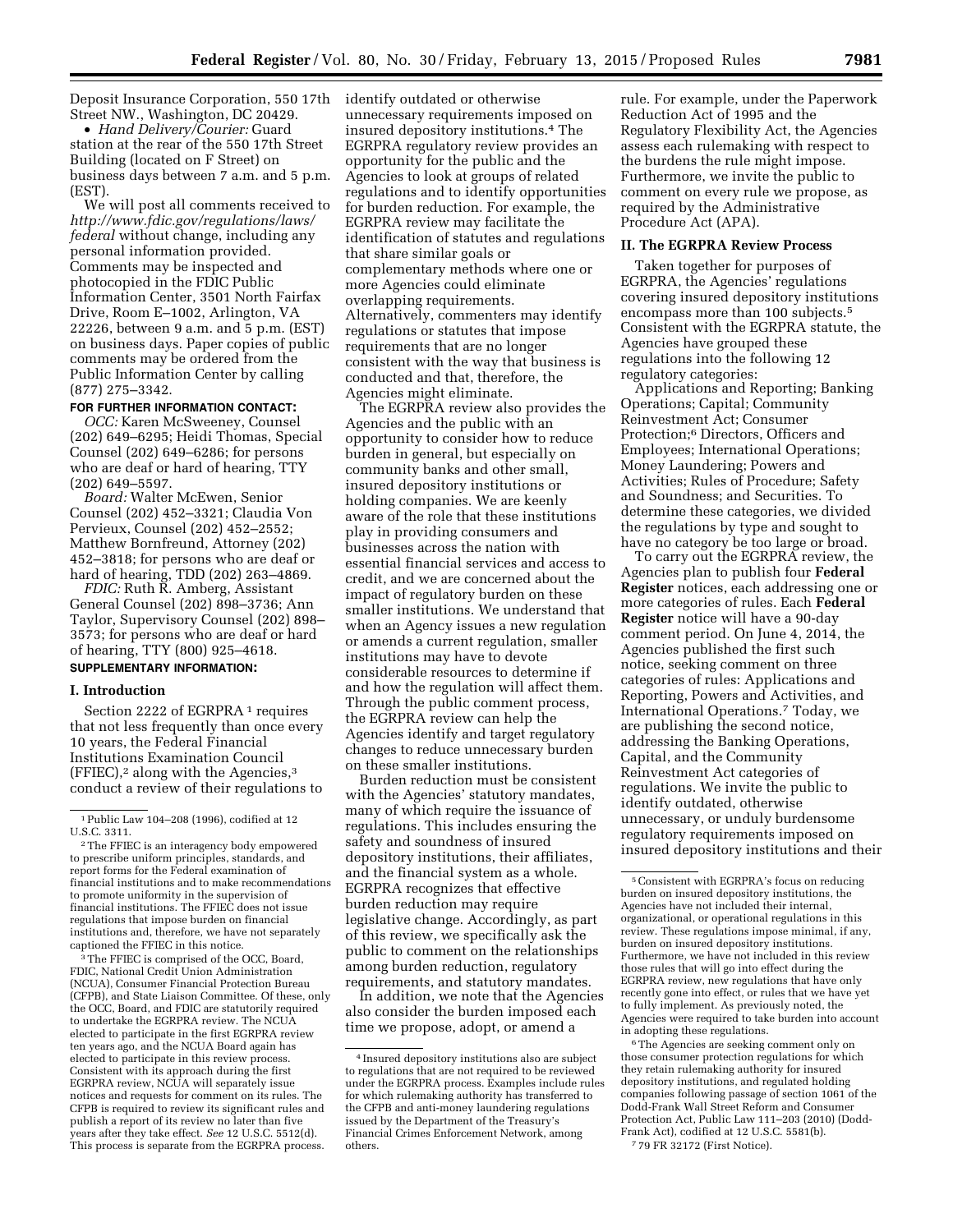holding companies in these three categories.

To assist the public's understanding of how we have organized the EGRPRA review, the Agencies have included a table in Section IV that lists the three categories of regulations for which we are requesting comments. On the table, the left column divides the categories into specific subject-matter areas. The headings at the top of the table identify the types of institutions affected by the regulations.

After comments have been received, the Agencies will review the comments and decide whether further action is appropriate with respect to the regulations. The Agencies will make this decision jointly in the case of rules that we have issued on an interagency basis. Similarly, we will undertake any rulemaking to amend or repeal those rules on an interagency basis. For rules issued by a single agency, the issuing agency will review the comments received and independently determine whether amendments to or repeal of its rules are appropriate. If so, that Agency will initiate a rulemaking to effect such change. In all cases, the Agencies will provide the public with an opportunity to comment on any proposed amendment to or repeal of a regulation, as required by the APA.

Further, as part of the EGRPRA review, the Agencies are holding a series of outreach meetings to provide an opportunity for bankers, consumer and community groups, and other interested persons to present their views directly to senior management and staff of the Agencies on any of the categories of regulations in the EGRPRA review.8 More information about the outreach meetings can be found on the Agencies' EGRPRA Web site, *[http://](http://egrpra.ffiec.gov) [egrpra.ffiec.gov.](http://egrpra.ffiec.gov)* 

Finally, EGRPRA also requires the FFIEC or the Agencies to publish in the **Federal Register** a summary of the comments received, identifying significant issues raised and commenting on these issues. It also directs the Agencies to eliminate unnecessary regulations to the extent that such action is appropriate. The statute additionally requires the FFIEC to submit to Congress a report that summarizes any significant issues raised in the public comments and the relative merits of such issues. The report also must include an analysis of whether the Agencies are able to address the regulatory burdens associated with such issues or whether these burdens must be addressed by legislative action.

#### **III. Public Response to the First Notice**

In response to the First Notice, the Agencies received approximately 40 comments from financial institutions, industry trade groups, consumer advocacy groups, and other members of the public. The Agencies will carefully consider those comments, including the issues raised and the suggestions made, and discuss them in the EGRPRA report to Congress and as part of any rulemaking to which they relate.

In addition to comments regarding the regulations contained in the First Notice, the Agencies also received comments about the EGRPRA Review Process. First, we received comments concerning which of the Agencies' rules are included in the review. As explained above, we have not included in this review those rules that will go into effect during the EGRPRA review, new regulations that have only recently gone into effect, or rules that we have yet to implement fully. The Agencies consider burden when adopting regulations. In addition, the Agencies, financial institutions, and the public need the benefit of experience with these regulations in order to assess their effect on insured depository institutions.

We also received comments on which agencies participate in the EGRPRA review. As explained above, only the OCC, Board, and FDIC are statutorily required to undertake this review. Although other agencies may undertake regulatory reviews, those reviews are separate and distinct from this review. Finally, we received comments about whether the consumer regulations transferred to the CFPB by the Dodd-Frank Act are included in the EGRPRA review. The Agencies will seek comment only on those consumer regulations for which they retain rulemaking authority following passage of the Dodd-Frank Act, such as the fair housing advertising and recordkeeping, flood insurance, safeguarding customer information, and identity theft rules.9

#### **IV. Request for Burden Reduction Comments on Regulations in the Banking Operations, Capital, and the Community Reinvestment Act Categories**

As noted previously, the Agencies are asking the public to comment on regulations in the Banking Operations, Capital, and the Community Reinvestment Act categories to identify outdated or otherwise unnecessary

regulatory requirements imposed on insured depository institutions and their regulated holding companies. Where possible, we ask commenters to cite to specific regulatory language or provisions. We also welcome suggested alternative provisions or language in support of a comment, where appropriate. Where implementation of a suggestion would require modification of a statute, we ask the commenter to identify the statute and the needed change, where possible.

The Agencies note that recently promulgated rules 10 amended, directly or by reference, several rules listed in the Capital category of the table published with the First Notice. The changes either went into effect in 2014 or will go into effect during 2015. Consistent with the above-described EGRPRA Review Process,11 the Capital category in the table clarifies the specific regulations on which we are requesting comment. Where the table in the First Notice listed general subjectmatter areas in the Capital category, the table in this notice provides citations to the specific sections that the Agencies are including in this review.

*Specific issues for commenters to consider.* The Agencies specifically invite comment on the following issues as they pertain to the Agencies' Banking Operations, Capital, and Community Reinvestment Act rules addressed in this notice.

• *Need for statutory change.* (1) Do any statutory requirements underlying the rules in these categories impose outdated or otherwise unnecessary regulatory requirements? (2) If so, please identify the statutes and indicate how they should be amended.

• *Need and purpose of the regulations.* (1) Have there been changes in the financial services industry, consumer behavior, or other circumstances that cause any regulations in these categories to be outdated or otherwise unnecessary? (2) If so, please identify and indicate how they should be amended. (3) Do any of these regulations impose burdens not required by their underlying statutes? (4) If so, please identify the regulations and indicate how they should be amended.

• *Overarching approaches/flexibility.*  (1) With respect to the regulations in these categories, could an Agency use a

<sup>8</sup>See 79 FR 70474 (Nov. 26, 2014).

<sup>9</sup> If, during the EGRPRA review, the Agencies receive a comment about a regulation that is not subject to the EGRPRA review, we will forward that comment to the appropriate agency.

<sup>10</sup> 78 FR 62017 (Oct. 11, 2013) (Agencies jointly); 79 FR 71630 (Dec. 3, 2014) (OCC); 79 FR 69365 (Nov. 21, 2014) (FDIC); 79 FR 64026 (Oct. 27, 2014) (Board). These regulations include capital adequacy, prompt corrective action, implementation of Basel III, standardized and riskbased approaches, market risk, and stress testing. 11*See supra* note 5, at 8.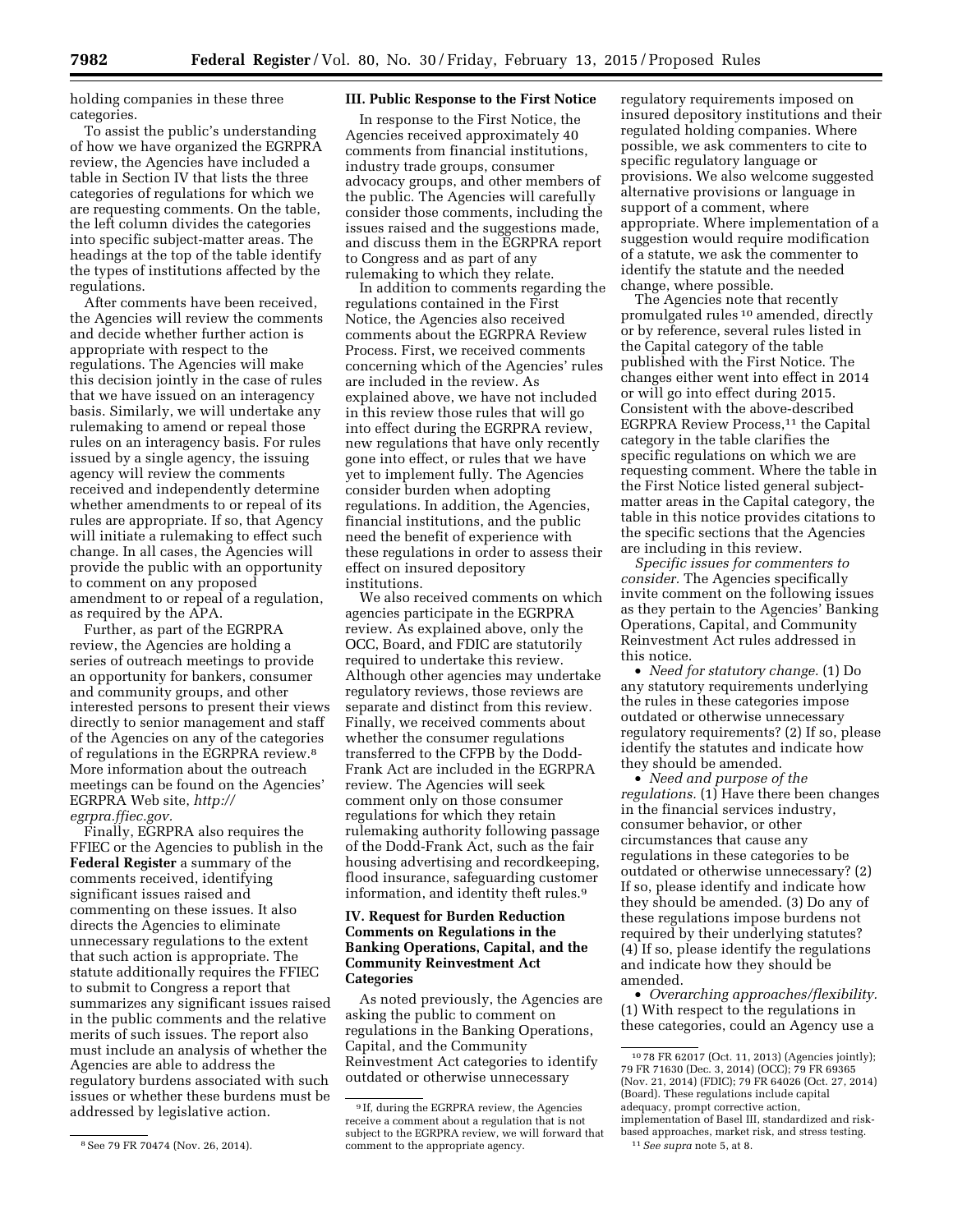different approach to lessen the burden imposed by the regulations and achieve statutory intent? (2) Do any of these rules impose unnecessarily inflexible requirements? (3) If so, please identify the regulations and indicate how they should be amended.

• *Effect on competition.* (1) Do any of the regulations or underlying statutes create competitive disadvantages for one part of the financial services industry compared to another or for one type of insured depository institution compared to another? (2) If so, please identify the regulations and indicate how they should be amended.

• *Reporting, recordkeeping and disclosure requirements.* (1) Do any of the regulations or underlying statutes in these categories impose outdated or otherwise unnecessary reporting, recordkeeping, or disclosure requirements on insured depository institutions or their holding companies? (2) Could a financial institution fulfill

any of these requirements electronically (if they are not already permitted to do so) and experience burden reduction? (3) If so, please identify the regulations and indicate how they should be amended.

• *Unique characteristics of a type of institution.* (1) Do any of the regulations or underlying statutes in these categories impose requirements that are unwarranted by the unique characteristics of a particular type of insured depository institution or holding company? (2) If so, please identify the regulations and indicate how they should be amended.

• *Clarity.* (1) Are the regulations in these categories clear and easy to understand? (2) Are there specific regulations for which clarification is needed? (3) If so, please identify the regulations and indicate how they should be amended.

• *Burden on community banks and other smaller, insured depository institutions.* (1) Are there regulations or underlying statutes in these categories that impose outdated or otherwise unnecessary requirements on a substantial number of community banks or other smaller, insured depository institutions or holding companies? (2) Have the Agencies issued regulations pursuant to a common statute that, as applied by the Agencies, create redundancies or impose inconsistent requirements? (3) Should any of these regulations be amended or repealed in order to minimize this impact? (4) If so, please identify the regulations and indicate how they should be amended.

• *Scope of rules.* (1) Is the scope of each rule in these categories consistent with the intent of the underlying statute(s)? (2) Could we amend the scope of a rule to clarify its applicability or reduce burden, while remaining faithful to statutory intent? (3) If so, please identify the regulations and indicate how they should be amended. **BILLING CODE 6510–01–P**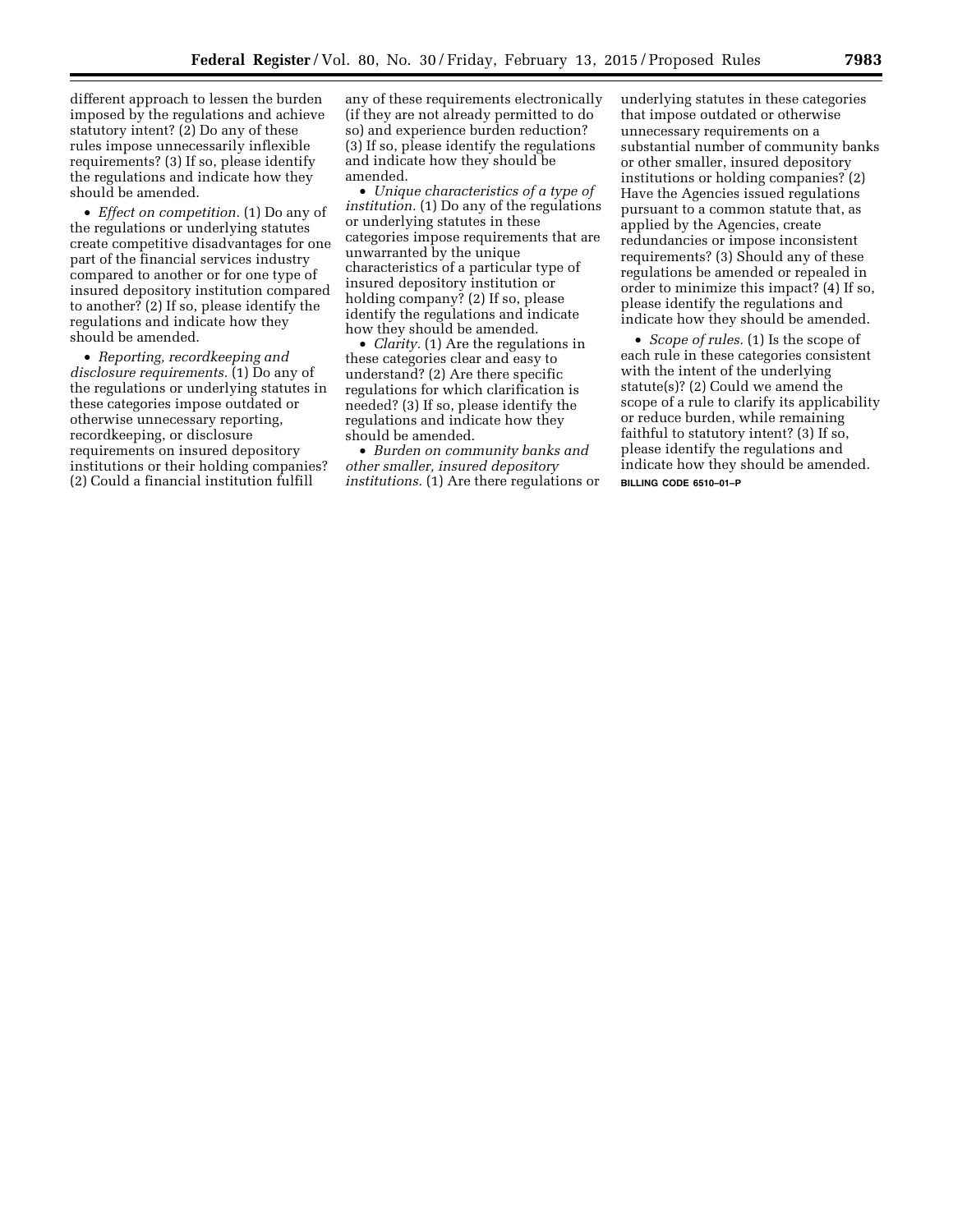# **Categories and Regulations Addressed in the Second Federal Register Notice**

| <b>Subject</b>                                                                                                                       | <b>National</b><br><b>Banks</b>        | <b>State</b><br><b>Member</b><br><b>Banks</b> | <b>State</b><br>Non-<br><b>Member</b><br><b>Banks</b> | Federal<br><b>Savings</b><br><b>Associations</b> | <b>State</b><br><b>Savings</b><br><b>Associations</b> | <b>BHCs &amp;</b><br><b>FHCs</b><br><b>SLHCs</b> |  |  |  |
|--------------------------------------------------------------------------------------------------------------------------------------|----------------------------------------|-----------------------------------------------|-------------------------------------------------------|--------------------------------------------------|-------------------------------------------------------|--------------------------------------------------|--|--|--|
|                                                                                                                                      | 1. Banking Operations                  |                                               |                                                       |                                                  |                                                       |                                                  |  |  |  |
|                                                                                                                                      | <b>OCC Regulations</b>                 |                                               |                                                       |                                                  |                                                       |                                                  |  |  |  |
| Assessment of<br>Fees                                                                                                                | <b>12 CFR</b><br>Part 8                |                                               |                                                       | 12 CFR Part<br>8                                 |                                                       |                                                  |  |  |  |
| <b>Bank</b><br>Operations                                                                                                            | <b>12 CFR</b><br>Part 7,<br>Subpart C  |                                               |                                                       |                                                  |                                                       |                                                  |  |  |  |
|                                                                                                                                      | <b>Board Regulations</b>               |                                               |                                                       |                                                  |                                                       |                                                  |  |  |  |
| Availability of<br>Funds and<br>Collection of<br>Checks                                                                              | <b>12 CFR</b><br>Part 229<br>[Reg. CC] | <b>12 CFR</b><br>Part 229<br>[Reg. CC]        | 12 CFR Part<br>229<br>[Reg. CC]                       | 12 CFR Part<br>229 [Reg.<br>CC <sub>1</sub>      | 12 CFR Part<br>229 [Reg.<br>$CC$ ]                    |                                                  |  |  |  |
| Collection of<br>Checks and<br>Other Items by<br><b>Federal Reserve</b><br>Banks and<br><b>Funds Transfers</b><br>Through<br>Fedwire | <b>12 CFR</b><br>Part 210<br>[Reg. J]  | <b>12 CFR</b><br>Part 210<br>[Reg. J]         | 12 CFR Part<br>210<br>[Reg. J]                        | 12 CFR Part<br>$210$ [Reg. J]                    | 12 CFR Part<br>$210$ [Reg. J]                         |                                                  |  |  |  |
| Reimbursement<br>for Providing<br>Financial<br>Records;<br>Recordkeeping<br>Requirements<br>for Certain<br>Financial<br>Records      | <b>12 CFR</b><br>Part 219<br>[Reg. S]  | <b>12 CFR</b><br>Part 219<br>[Reg. S]         | 12 CFR Part<br>219<br>[Reg. S]                        | 12 CFR Part<br>$219$ [Reg. S]                    | 12 CFR Part<br>219 [Reg. S]                           |                                                  |  |  |  |
| Reserve<br>Requirements<br>of Depository<br>Institutions                                                                             | <b>12 CFR</b><br>Part 204<br>[Reg. D]  | <b>12 CFR</b><br>Part 204<br>[Reg. D]         | 12 CFR Part<br>204<br>[Reg. D]                        | 12 CFR Part<br>204 [Reg. D]                      | 12 CFR Part<br>204 [Reg. D]                           |                                                  |  |  |  |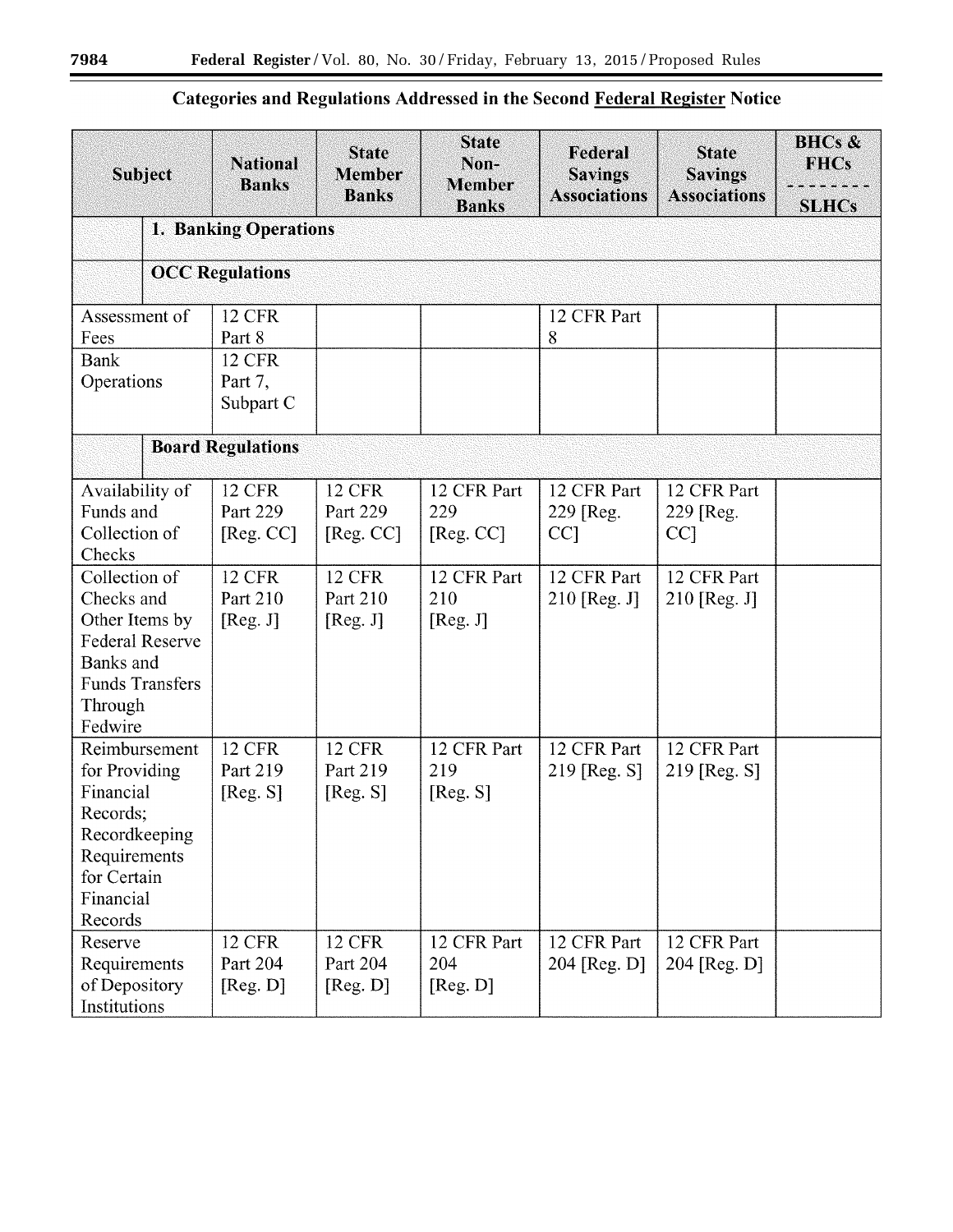| <b>SLHCs</b>                                   |  |  |  |  |  |  |  |  |  |
|------------------------------------------------|--|--|--|--|--|--|--|--|--|
|                                                |  |  |  |  |  |  |  |  |  |
|                                                |  |  |  |  |  |  |  |  |  |
|                                                |  |  |  |  |  |  |  |  |  |
|                                                |  |  |  |  |  |  |  |  |  |
|                                                |  |  |  |  |  |  |  |  |  |
|                                                |  |  |  |  |  |  |  |  |  |
| <b>Interagency Regulations</b>                 |  |  |  |  |  |  |  |  |  |
| <b>12 CFR</b><br>208.42, .44,                  |  |  |  |  |  |  |  |  |  |
| .45;12<br><b>CFR</b> Part<br>263,<br>Subpart H |  |  |  |  |  |  |  |  |  |
|                                                |  |  |  |  |  |  |  |  |  |
|                                                |  |  |  |  |  |  |  |  |  |
|                                                |  |  |  |  |  |  |  |  |  |
|                                                |  |  |  |  |  |  |  |  |  |
|                                                |  |  |  |  |  |  |  |  |  |
|                                                |  |  |  |  |  |  |  |  |  |
| <b>Associations</b>                            |  |  |  |  |  |  |  |  |  |